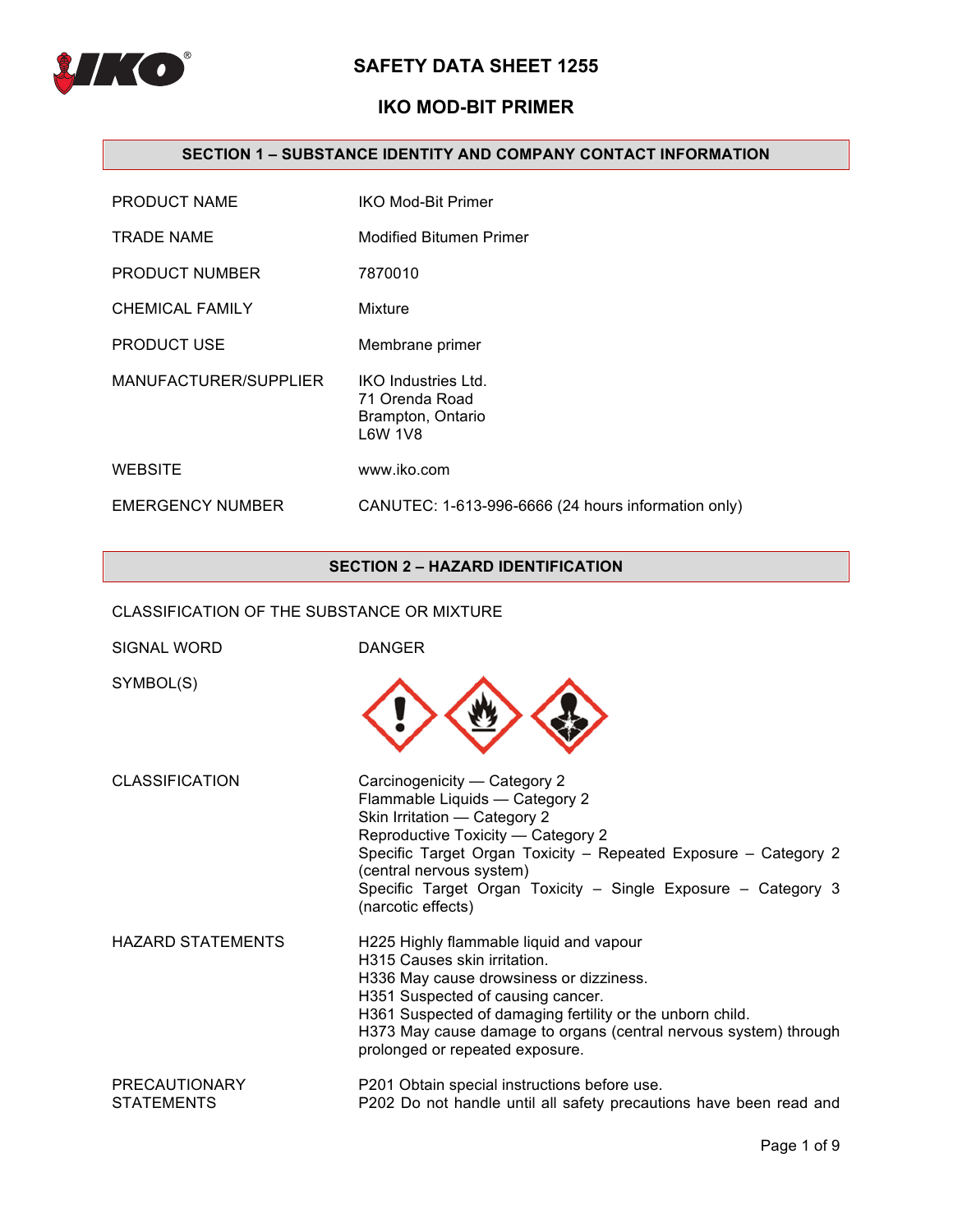

# **IKO MOD-BIT PRIMER**

understood.

P210: Keep away from heat, hot surfaces, sparks, open flames and other ignition sources. No smoking. P233 Keep container tightly closed. P240 Ground and bond container and receiving equipment. P241 Use explosion-proof electrical, ventilating, lighting equipment. P242 Use non-sparking tools. P243 Take action to prevent static discharge. P261 Avoid breathing fume/mist/vapours/spray. P264 Wash thoroughly after handling. P271 Use only outdoors or in a well-ventilated area. P280 Wear protective gloves/protective clothing/eye protection/face protection. P303+P361+P353 IF ON SKIN (or hair): Take off immediately all contaminated clothing. Rinse skin with water or shower. P304+P340 IF INHALED: Remove victim to fresh air and keep at rest in a position comfortable for breathing. P308+P313 IF exposed or concerned: Get medical advice/attention. P312 Call a POISON CENTER or doctor/physician if you feel unwell. P332+P313 If skin irritation occurs: Get medical advice/attention. P362+P364 Take off contaminated clothing and wash before reuse. P370+P378 In case of fire: Use dry sand, dry chemical or alcoholresistant foam for extinction. P403+P235 Store in a well-ventilated place. Keep cool. P405 Store locked up. P501 Dispose of contents/container to an approved waste disposal plant. NEPA No information available. HMIS No information available.

## **SECTION 3 – CHEMICAL COMPOSITION AND DATA ON COMPONENTS**

| HAZARDOUS CHEMICAL<br><b>NAME</b> | $%$ (w/w) | <b>CAS NUMBER</b> |
|-----------------------------------|-----------|-------------------|
| Toluene                           | 40-45     | 108-88-3          |
| Asphalt (Bitumen)                 | $22 - 26$ | 8052-42-4         |
| Hexane                            | $20 - 25$ | 110-54-3          |
| <b>Stoddard Solvent</b>           | $9 - 11$  | 8052-41-3         |

| <b>SECTION 4 – FIRST AID</b> |                                                                                                 |  |
|------------------------------|-------------------------------------------------------------------------------------------------|--|
| <b>INHALATION</b>            | If symptoms develop move victim to fresh air. If symptoms persist,<br>obtain medical attention. |  |
| <b>INGESTION</b>             | Rinse mouth and then drink plenty of water. Do not induce vomiting.<br>Get medical aid.         |  |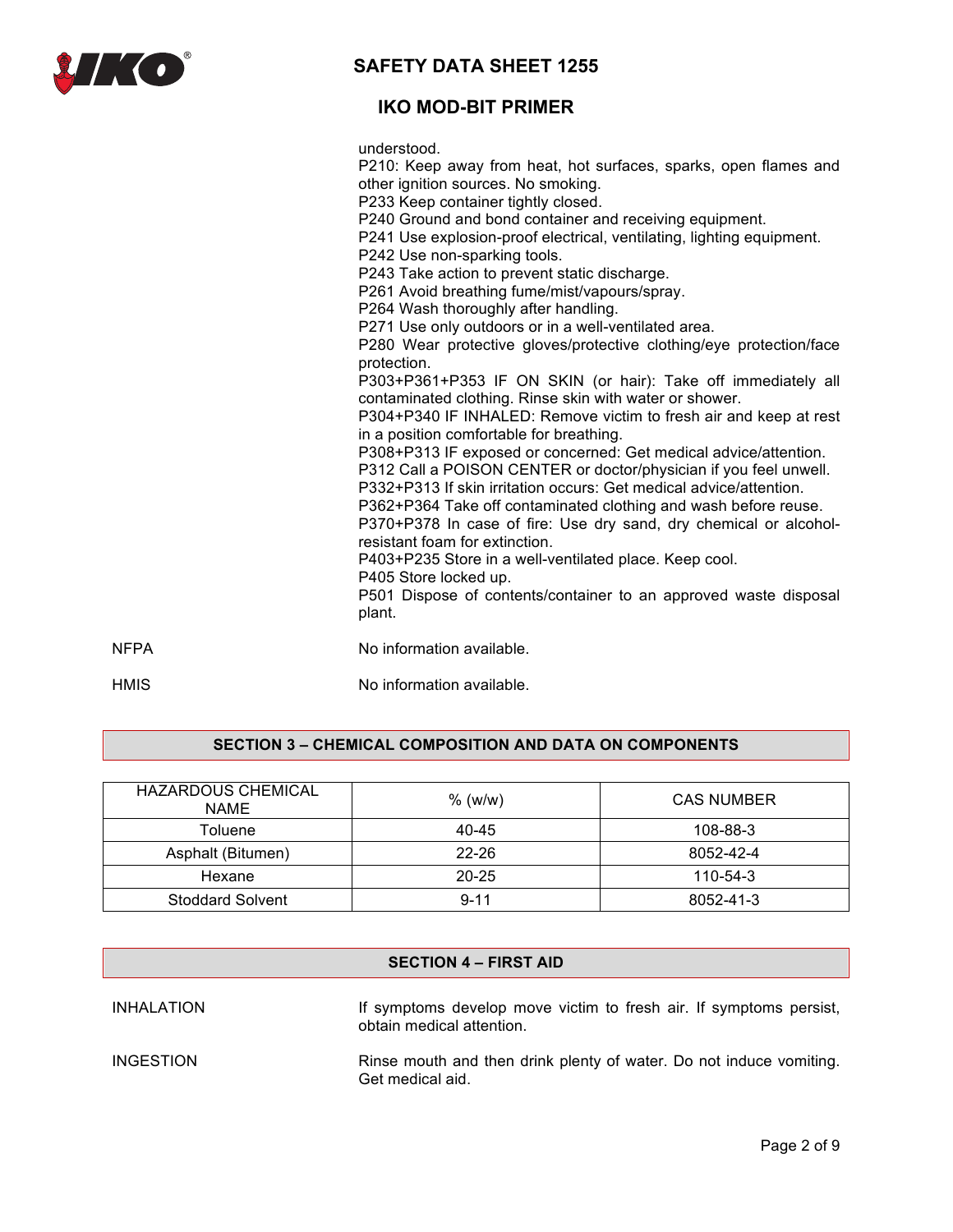

## **IKO MOD-BIT PRIMER**

- SKIN CONTACT **Wash off with soap and water.** Get medical attention if irritation develops and persists. Take off contaminated clothing and wash before reuse.
- EYE CONTACT **Do not rub eyes. Immediately flush eyes with plenty of water for at** least 15 minutes. Remove contact lenses, if present and easy to do. Get medical attention if irritation develops and persists.

ACUTE AND CHRONIC SYMPTOMS Refer to section 11, Toxicological Information, for additional information.

MEDICAL ATTENTION If exposed or concerned: Get medical advice/attention. Ensure that medical personnel are aware of the material(s) involved. Show this safety data sheet to the doctor in attendance.

#### **SECTION 5 – FIRE-FIGHTING MEASURES**

- EXTINGUISHING MEDIA Foam, Carbon dioxide, Dry chemical. Do not use water jet as an extinguisher, as this will spread the fire.
- FIRE FIGHTING Materials can be slippery when wet. Cool closed containers exposed to fire with water spray. Vapors are heavier than air and may flow along surfaces to remote ignition sources and flash back. Contaminated extinguishing water must be disposed of in accordance with official regulations. During fire, gases hazardous to health may be formed.
- FLAMMABILITY Flammable

PROPERTIES:

FLASH POINT -26°C (CC)

FLAMMABLE Lower flammability limit (% vol): 1 LIMITS IN AIR Upper flammability limit (% vol): 7

AUTO IGNITION > 200°C **TEMPERATURE** 

SPECIAL PPE FOR Firefighters should be equipped with self-contained breathing FIRE-FIGHTERS apparatus and turn-out gear.

## **SECTION 6 – ACCIDENTAL RELEASE MEASURES**

PERSONAL PRECAUTIONS, PROTECTIVE MEASURES AND EMERGENCY PROCEDURES

Use personal protective clothing described in section 8, Exposure Controls and Personal Protection. Do not touch damaged containers or spilled material unless wearing appropriate protective clothing. Eliminate all sources of ignition. Ensure adequate ventilation. Restrict access to area until completion of clean up. Evacuate personnel to safe areas. Ensure clean-up is conducted by trained personnel only. Local authorities should be advised if significant spillages cannot be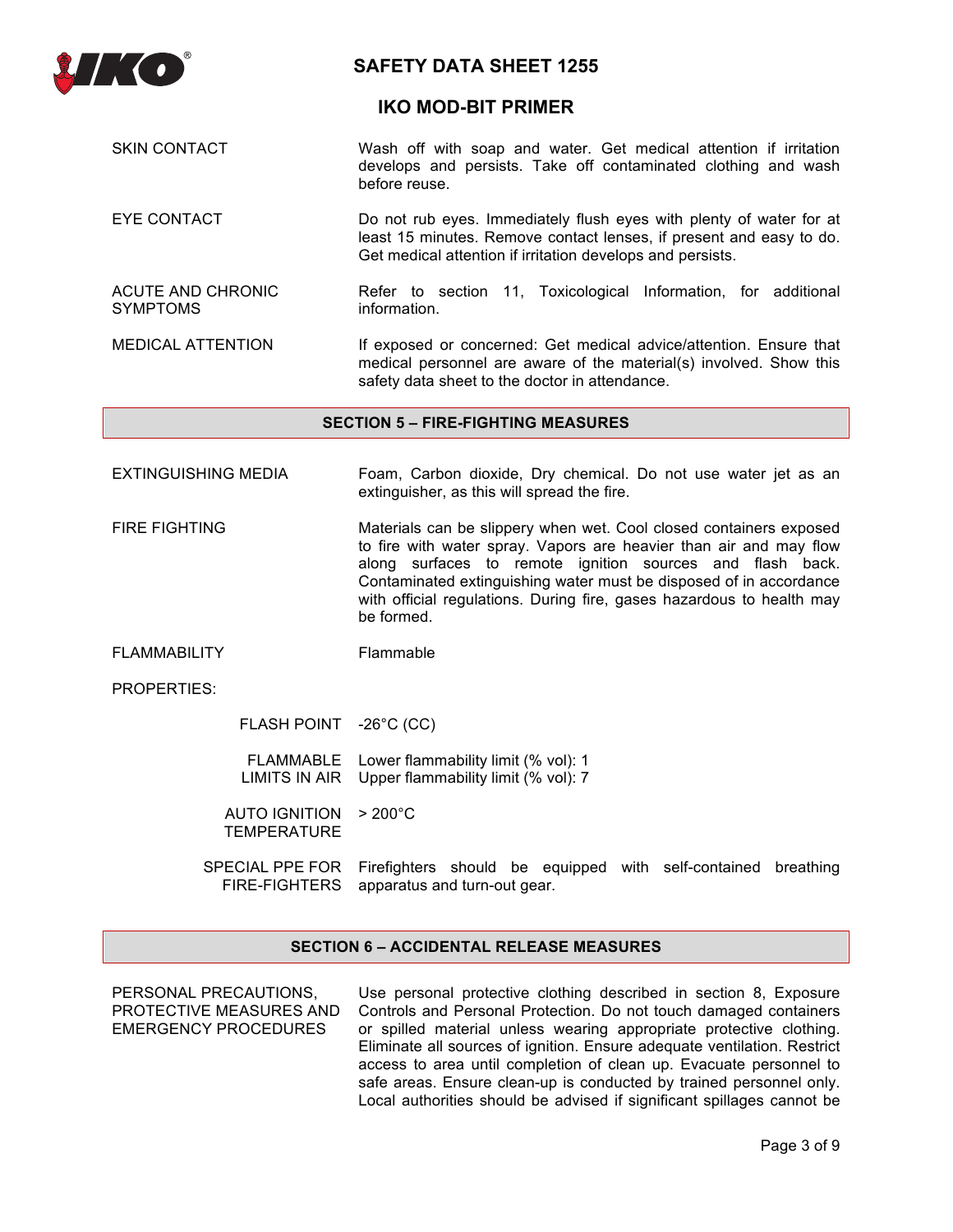

# **IKO MOD-BIT PRIMER**

contained.

| ENVIRONMENTAL      | Prevent spilled material from entering the ground, water and/or air by |
|--------------------|------------------------------------------------------------------------|
| <b>PRECAUTIONS</b> | using appropriate containment methods.                                 |

SPILL MANAGEMENT Stop leak. Dike and contain spill. Cover with plastic sheet to prevent spreading. Absorb in vermiculite, dry sand or earth and place into container. Non-sparking tools should be used. Do not use combustible absorbents, such as sawdust. Do not place into containers where ignition sources such as cigarettes or other ignition sources may be discarded. Clean surface thoroughly to remove residual contamination. Following product recovery, flush area with water. Prevent entry into waterways, sewer, basements or confined areas. Never return spills to original containers for re-use. For waste disposal, see section 13, Disposal Considerations.

## **SECTION 7 - HANDLING AND STORAGE**

HANDLING PROCEDURE Obtain special instructions before use. Do not handle until all safety precautions have been read and understood. Avoid contact during pregnancy/while nursing. Keep away from heat/sparks/open flames/hot surfaces. No smoking. Use only non-sparking tools. Take precautionary measures against static discharge. Avoid contact with skin and eyes. Use only with adequate ventilation. Wear appropriate personal protective equipment described in section 8, Exposure Controls and Personal Protection. When using product, do not eat, drink or smoke. Keep container closed when not in use. Containers should be grounded when being emptied.

STORAGE PRECAUTIONS Keep in a dry, cool and well-ventilated place. Take measures to prevent the build-up of electrostatic charge. Keep product and empty container away from heat and sources of ignition. Keep away from oxidizing agents.

## **SECTION 8 – EXPOSURE CONTROL AND PERSONAL PROTECTION**

|                                | OCCUPATIONAL EXPOSURE LIMITS |                |                                   |                                             |              |
|--------------------------------|------------------------------|----------------|-----------------------------------|---------------------------------------------|--------------|
| <b>CHEMICAL</b><br><b>NAME</b> | <b>ALBERTA</b>               | <b>ONTARIO</b> | <b>BRITISH</b><br><b>COLUMBIA</b> | OSHA                                        | <b>ACGIH</b> |
| Toluene                        | TWA: 50 ppm                  | TWA : 20 ppm   | TWA: 20 ppm                       | TWA : 200<br>ppm<br><b>STEL: 300</b><br>ppm | TWA: 50 ppm  |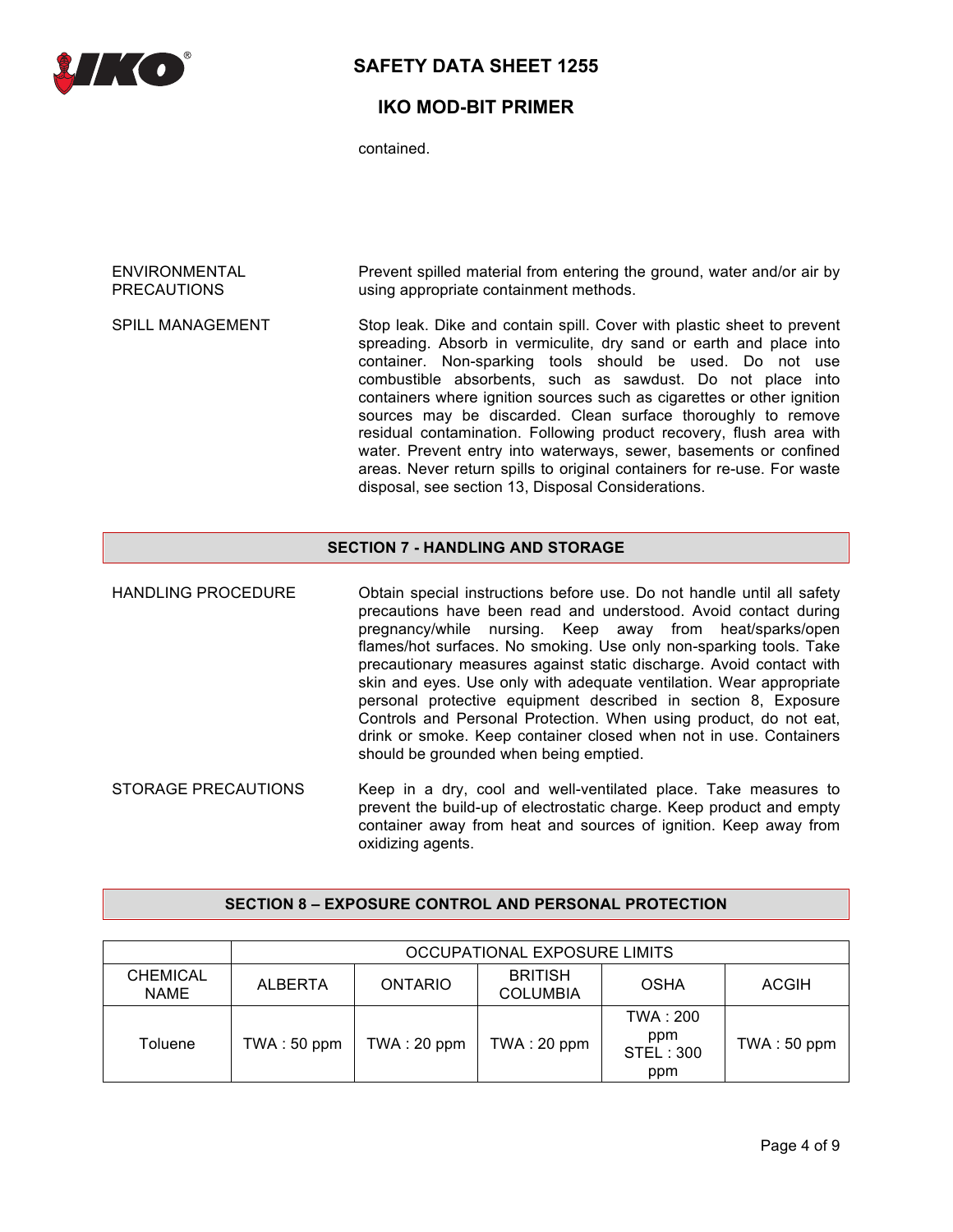

# **IKO MOD-BIT PRIMER**

| Asphalt<br>(Bitumen)<br><b>Fumes</b> | TWA: 5.0<br>mg/m <sup>3</sup>       | TWA: 0.5<br>mg/m <sup>3</sup> | TWA: 0.5<br>mg/m <sup>3</sup>                                          | TWA: 5.0<br>mg/m <sup>3</sup> | TWA: 0.5<br>mg/m <sup>3</sup> |
|--------------------------------------|-------------------------------------|-------------------------------|------------------------------------------------------------------------|-------------------------------|-------------------------------|
| Hexane                               | TWA: 50 ppm                         | TWA: 50 ppm                   | TWA: 20 ppm                                                            | TWA: 50 ppm                   | TWA: 50 ppm                   |
|                                      | <b>OCCUPATIONAL EXPOSURE LIMITS</b> |                               |                                                                        |                               |                               |
| <b>CHEMICAL</b><br><b>NAME</b>       | <b>ALBERTA</b>                      | <b>ONTARIO</b>                | <b>BRITISH</b><br><b>COLUMBIA</b>                                      | <b>OSHA</b>                   | <b>ACGIH</b>                  |
| Stoddard<br>Solvent                  | TWA : 100<br>ppm                    | TWA : 100<br>ppm              | TWA: 290<br>mg/m <sup>3</sup><br><b>STEL: 580</b><br>mg/m <sup>3</sup> | TWA : 500<br>ppm              | TWA: 100<br>ppm               |

ENGINEERING MEASURES Ventilation: use local exhaust as required to maintain exposures as far as possible below applicable occupational exposure limits.

PERSONAL PROTECTIVE EQUIPMENT:

|                                             | RESPIRATORY If using in poorly ventilated area, wear a properly fitted respirator<br>PROTECTION (NIOSH approved) during exposure.                                                                                                                               |
|---------------------------------------------|-----------------------------------------------------------------------------------------------------------------------------------------------------------------------------------------------------------------------------------------------------------------|
| SKIN AND BODY<br>PROTECTION Nitrile rubber. | Wear clean long legged, long sleeved work clothes. Neoprene gloves.                                                                                                                                                                                             |
|                                             | EYE PROTECTION Goggles. Wear face shield if splashing hazard exists.                                                                                                                                                                                            |
|                                             | HYGIENE MEASURES Handle in accordance with good industrial hygiene and safety<br>practices. Remove soiled clothing and wash it thoroughly before<br>reuse. Upon completion of work, wash hands before eating, drinking,<br>smoking or use of toilet facilities. |

OTHER CONTROLS No information available.

## **SECTION 9 – PHYSCAL AND CHEMICAL PROPERTIES**

| APPEARANCE (PHYSICAL<br>STATE, COLOR etc.) | <b>Black liquid</b>       |
|--------------------------------------------|---------------------------|
| ODOR                                       | Solvent odor              |
| <b>ODOR THRESHOLD</b>                      | No information available. |
| PН                                         | No information available. |
| MELTING POINT/FREEZING<br><b>POINT</b>     | No information available. |
| INITIAL BOILING POINT AND<br>BOILING RANGE | $69^{\circ}$ C            |
| <b>FLASH POINT</b>                         | $-26$ °C (CC)             |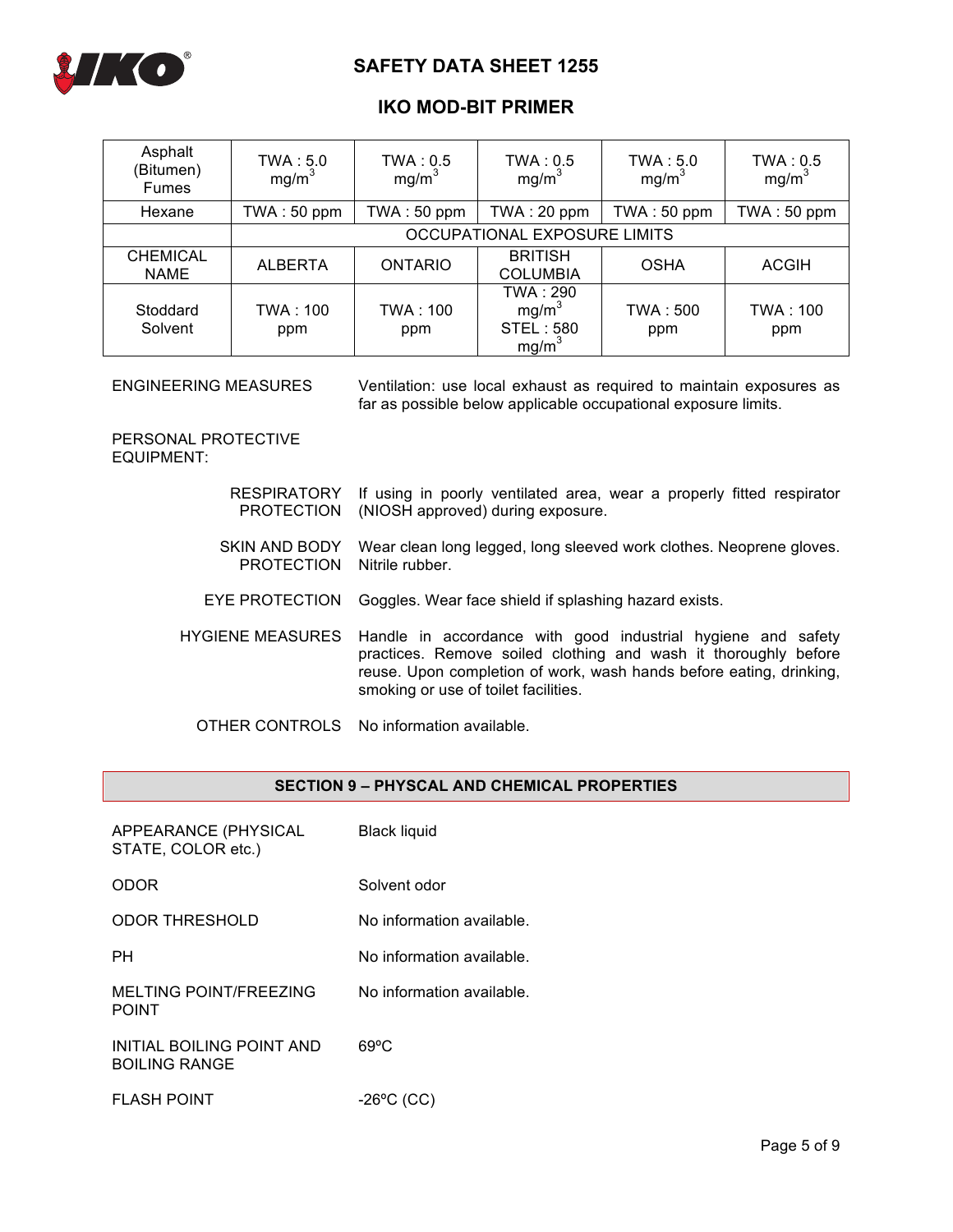

# **IKO MOD-BIT PRIMER**

| <b>EVAPORATION RATE</b>                                | $2 - 6$                                                                           |
|--------------------------------------------------------|-----------------------------------------------------------------------------------|
| <b>FLAMMABILITY</b>                                    | Flammable                                                                         |
| UPPER/LOWER<br>FLAMMABILITY/EXPLOSIVE<br><b>LIMITS</b> | Lower flammability limit (% vol): 1<br>Upper flammability limit (% vol): 7        |
| <b>VAPOR PRESSURE</b>                                  | > 120 mm Hg (Hexane)                                                              |
| <b>VAPOR DENSITY</b>                                   | $2.8 - 3.1$ (air=1)                                                               |
| <b>MOLECULAR WEIGHT</b>                                | No information available.                                                         |
| SOLUBILITY(IES)                                        | Insoluble in water. No information available for solubility in other<br>solvents. |
| <b>PARTITION COEFFICIENT: N-</b><br>OCTANOL/WATER      | No information available.                                                         |
| <b>AUTO-IGNITION</b><br><b>TEMPERATURE</b>             | $>200^{\circ}$ C                                                                  |
| <b>SPECIFIC GRAVITY</b>                                | 0.85                                                                              |
| <b>VISCOSITY</b>                                       | No information available.                                                         |
| <b>VOC Content</b>                                     | 545 g/L                                                                           |
| <b>Percent Volatile</b>                                | 65 %                                                                              |

## **SECTION 10 – STABILITY AND REACTIVITY**

## REACTIVITY:

|                                            | CHEMICAL STABILITY The product is stable if stored and handled as prescribed/indicated.                                                                              |  |
|--------------------------------------------|----------------------------------------------------------------------------------------------------------------------------------------------------------------------|--|
| POSSIBILITY OF<br>HAZARDOUS REACTIONS      | No hazardous reactions when stored and handled according to<br>instructions. The product is chemically stable.                                                       |  |
| CONDITIONS TO AVOID                        | Exposure to air or moisture over prolonged periods. Prolonged<br>heat/light/air exposure.                                                                            |  |
| INCOMPATIBLE MATERIALS                     | Strong oxidizing agents.                                                                                                                                             |  |
| <b>HAZARDOUS</b><br>DECOMPOSITION PRODUCTS | No hazardous decomposition products if stored and handled as<br>prescribed/indicated. Toxic gases/fumes may be given off during<br>burning or thermal decomposition. |  |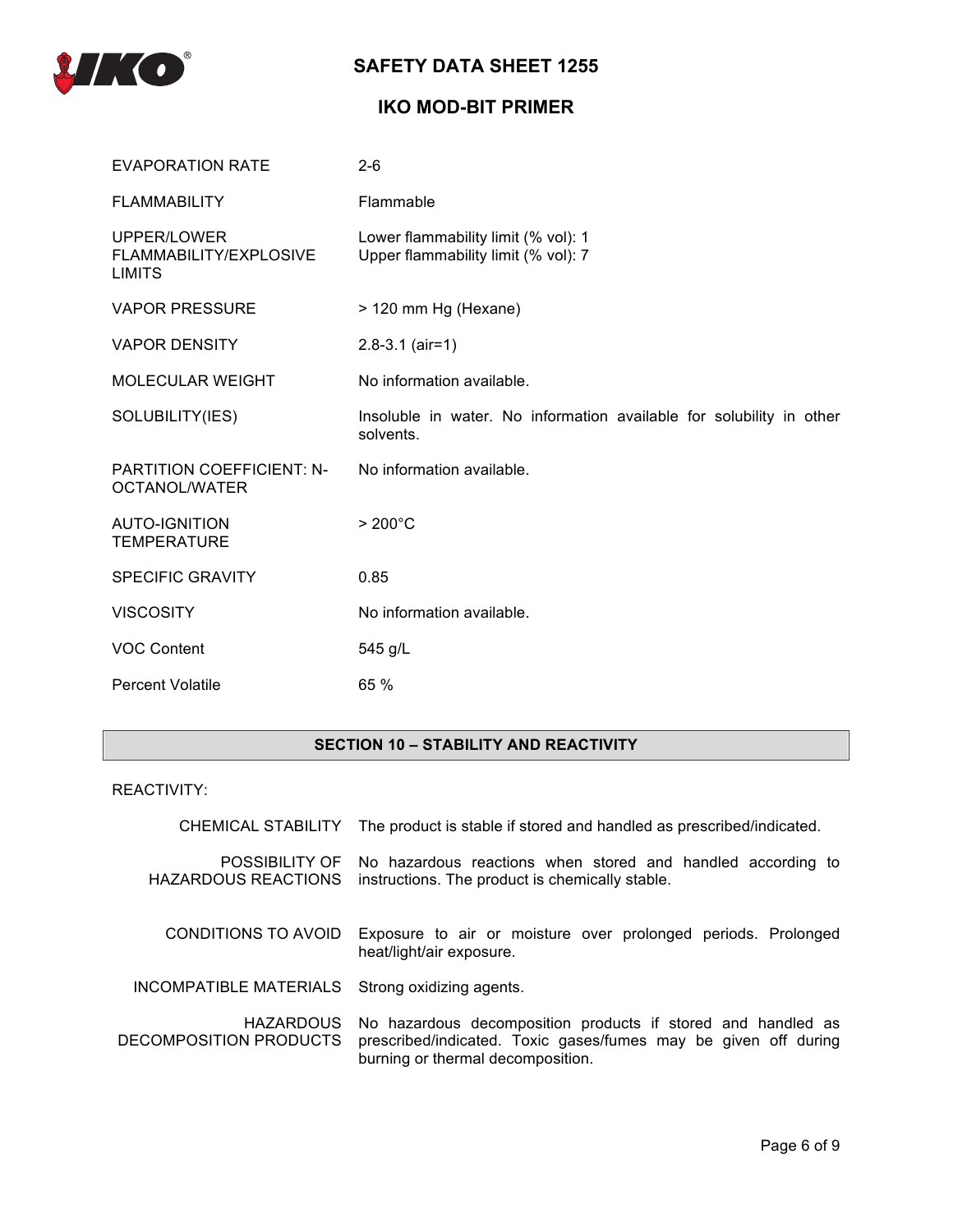

# **IKO MOD-BIT PRIMER**

## **SECTION 11 – TOXICOLOGICAL INFORMATION**

ACUTE/CHRONIC TOXICITY WARNING: This product may contain Asphalt. IARC concludes that Asphalt is possibly carcinogenic to humans. IARC classification: Group 2B

| <b>INGREDIENTS</b>   | LC50                                | LD50                                                         |
|----------------------|-------------------------------------|--------------------------------------------------------------|
| Toluene              | 30.1 mg/l<br>(Inhalation, rat, 4H)  | 5,580 mg/kg (oral, rat);<br>12.125<br>mg/kg (dermal, rabbit) |
| Asphalt<br>(Bitumen) | No information<br>available         | >5,000 mg/kg (oral-rat);<br>>2.000                           |
| Hexane               | 172.8 mg/l<br>(Inhalation-rat, 4H)  | 25,000 mg/kg (oral-rat);<br>3.000<br>mg/kg (dermal-rabbit)   |
| Stoddard<br>Solvent  | $>5.0$ mg/l<br>(Inhalation-rat, 4H) | >5,000 mg/kg (oral-rat);<br>>2.000<br>mg/kg (dermal-rabbit)  |

| <b>MEDICAL CONDITIONS</b> |
|---------------------------|
| AGGRAVATED BY EXPOSURE    |

No information available.

Inhalation

PRIMARY ROUTE OF EXPOSURE

HEALTH EFFECTS:

- EYES Contact may cause eye irritation.
- SKIN Contact may cause skin irritation.
- INHALATION High concentrations of vapors may be irritating to the respiratory tract. May cause headaches, dizziness, nausea and vomiting.
- INGESTION Ingestion of this product may cause nausea, vomiting and diarrhea.

STOT (SPECIFIC TARGET ORGAN TOXICITY)- SINGLE EXPOSURE Inhalation may cause narcosis.

- STOT (SPECIFIC TARGET ORGAN TOXICITY) – REPEATED EXPOSURE Repeated oral exposure may affect certain organs. Prolonged inhalation may be harmful. Repeated chronic exposure to organic solvents such as Toluene has been associated with various neurotoxic effects including permanent brain and nervous system damage.
- CARCINOGENICITY Asphalt is listed as IARC Group 2B (possibly carcinogenic to humans).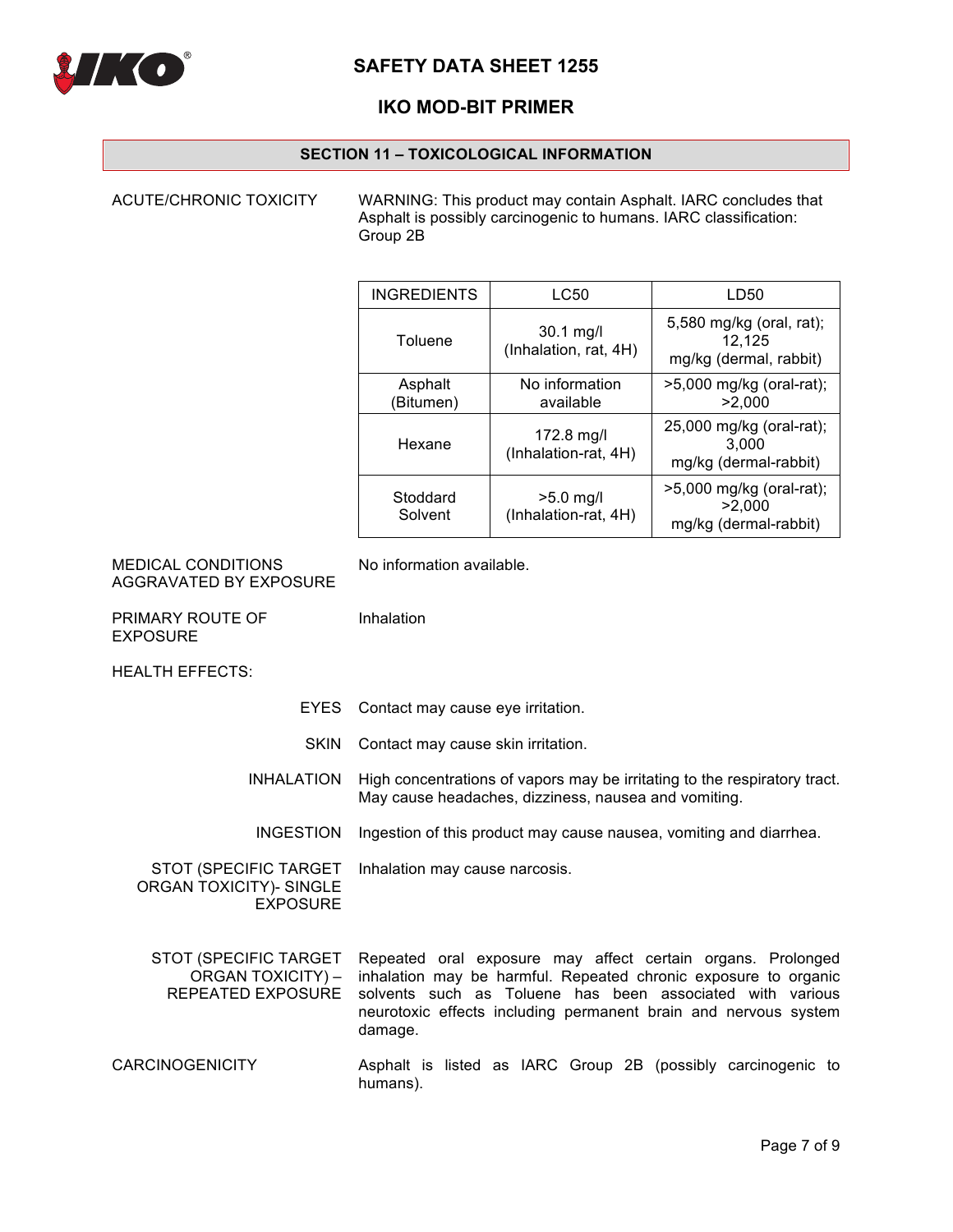

## **IKO MOD-BIT PRIMER**

REPRODUCTIVE TOXICITY:

| OF OFFSPRING                            | DEVELOPMENT Possible risk of harm to the unborn child. |
|-----------------------------------------|--------------------------------------------------------|
| <b>SEXUAL FUNCTION</b><br>AND FERTILITY | May cause adverse reproductive effects.                |
| <b>GERM CELL MUTAGENICITY</b>           | None expected                                          |

### **SECTION 12 – ECOLOGICAL INFORMATION**

ECOTOXICITY May cause long-term adverse effects in the aquatic environment.

PERSISTENCE & DEGRADABILITY The inhibition of the degradation activity of activated sludge is not anticipated when introduced to biological treatment plants in appropriate low concentrations.

BIODEGRADATION MOBILITY No information available.

| <b>BIOACCUMULATION</b> | No information available. |
|------------------------|---------------------------|
| <b>POTENTIAL</b>       |                           |

#### **SECTION 13 – DISPOSAL CONSIDERATIONS**

DISPOSAL RECOMMENDATIONS Dispose of in accordance with national, state and local regulations. For the container dispose of in a licensed facility. Recommend crushing, puncturing or other means to prevent unauthorized use of used containers.

### **SECTION 14 – TRANSPORT INFORMATION**

TDG CLASSIFICATION: UN1133, Adhesive, Class 3, PGII

### **SECTION 15 - REGULATIONS**

WHMIS REGULATORY **STATUS** 

This product has been classified in accordance with the hazard criteria of the Canadian Hazardous Products Regulations and the Safety Data Sheet contains all the information required by the Hazardous Products Regulations (WHMIS 2015). This product is WHMIS 2015 controlled.

## **SECTION 16 – OTHER INFORMATION**

REVISION DATE OF SDS January 23, 2018